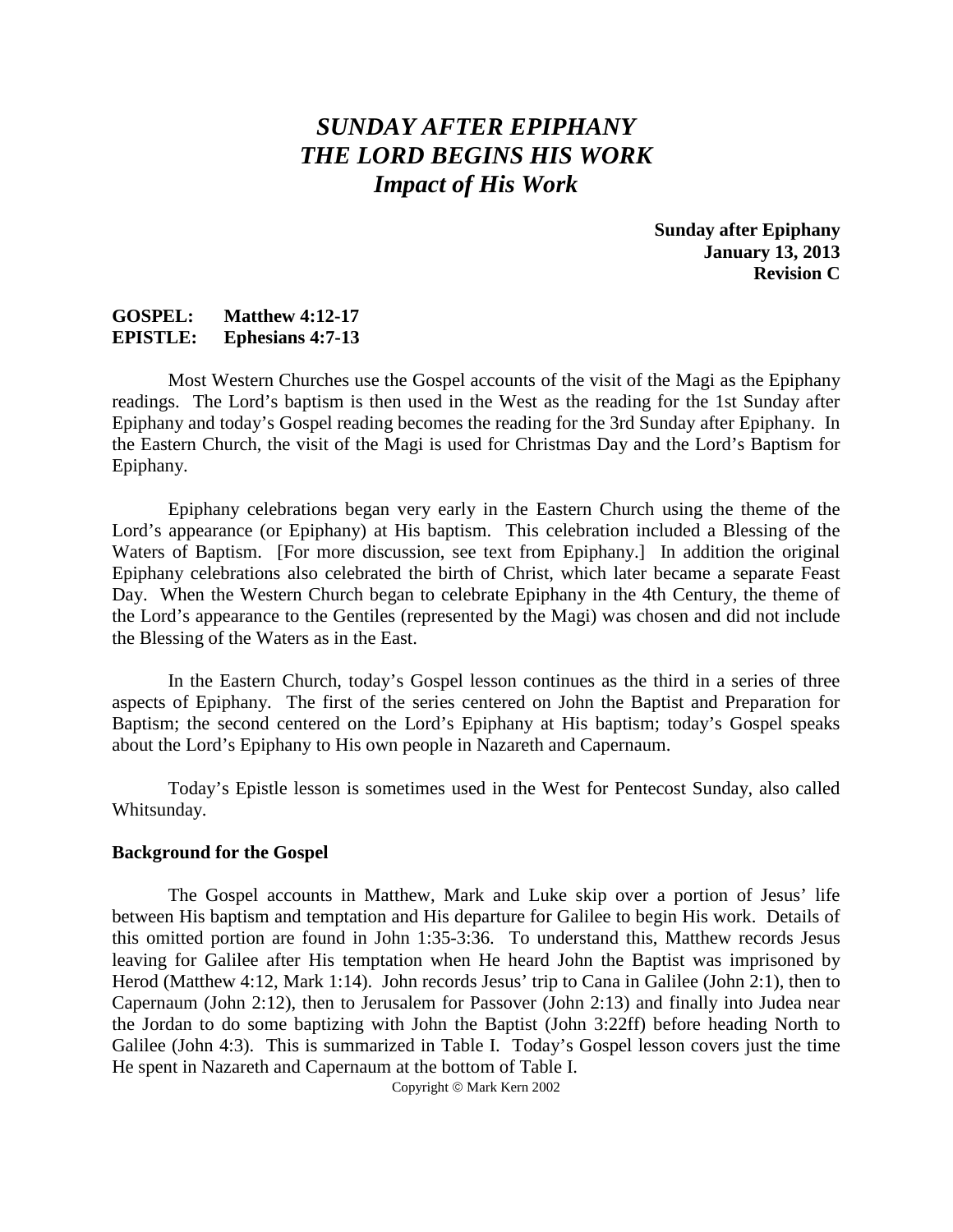## **TABLE I SEQUENCE OF EVENTS FOLLOWING JESUS' BAPTISM**

| <b>EVENT</b>                   | <b>LOCATION</b>    | <b>REFERENCE</b> |
|--------------------------------|--------------------|------------------|
| Jesus' Baptism                 | Jordan River       | Matthew 3:12-17  |
|                                |                    | Mark 1:9-11      |
|                                |                    | Luke 3:21-22     |
|                                |                    | John 1:29-34     |
| Tempted by Satan               | Judean Wilderness  | Matthew $4:1-11$ |
|                                |                    | Mark 1:12-13     |
|                                |                    | Luke 4:1-13      |
| Jesus calls some Disciples     | Near Jordan River  | John 1:35-51     |
| <b>Wedding Feast at Cana</b>   | Cana, Galilee      | John 2:1-11      |
| A few days in Capernaum        | Capernaum, Galilee | John 2:12        |
| <b>Passover Feast</b>          | Jerusalem          | John 2:13        |
| Threw out money changers       | Jerusalem          | John 2:14-25     |
| Met Nicodemus                  | Jerusalem          | John 3:1-21      |
| <b>Baptized with Disciples</b> | Judea              | John 3:22-36     |
| Left for Galilee on hearing    |                    | Matthew 4:12     |
| about John's imprisonment      |                    | <b>Mark 1:14</b> |
|                                |                    | Luke 4:14        |
| Met Samaritan woman            | Sychar             | John 4:1-42      |
| <b>Arrival in Galilee</b>      | Cana, Galilee      | John 4:43-54     |
|                                |                    | Luke 4:14-15     |
| Went to Nazareth               | Nazareth, Galilee  | Matthew 4:12-13  |
|                                |                    | <b>Mark 1:14</b> |
|                                |                    | Luke 4:16-30     |
| Went to Capernaum              | Capernaum          | Matthew 4:13-22  |
|                                |                    | Mark 1:16-34     |
|                                |                    | Luke 4:31-41     |

From "Harmony of the Gospels" Orthodox Study Bible, pp. 838-843.

 $\overline{a}$ 

Prior to arriving in Nazareth, Jesus stopped in at Cana (John 4:46) where He had changed the water into wine (John 2:[1](#page-1-0)-11). While He was there a certain "royal<sup>1</sup> official" (perhaps a member of the family of Herod Antipas) came to Him from Capernaum requesting that Jesus come heal his son. Jesus sent him on his way back to Capernaum with word that his son was well (John 4:50); the royal official and his whole household believed (John 4:53). This was probably a large household with many servants. The word of this undoubtedly spread very rapidly because Jesus saw the results of it when He then went to Nazareth (Luke 4:31).

Later on, Luke tells us of Joanna, the wife of Chuza, Herod's steward, where she was one of the myrrh-bearing women (along with Mary Magdalene, the Virgin Mary, Mary and Martha of Bethany, Mary the wife of Cleopas, Susanna and Salome) and who, with the others, provided for and financed the Lord's public ministry out of her possessions (Luke 8:3). Whether Chuza

<span id="page-1-0"></span><sup>1</sup> The Greek word translated "royal official" is *basilikos* which is derived from the Greek word for king: *basileus.*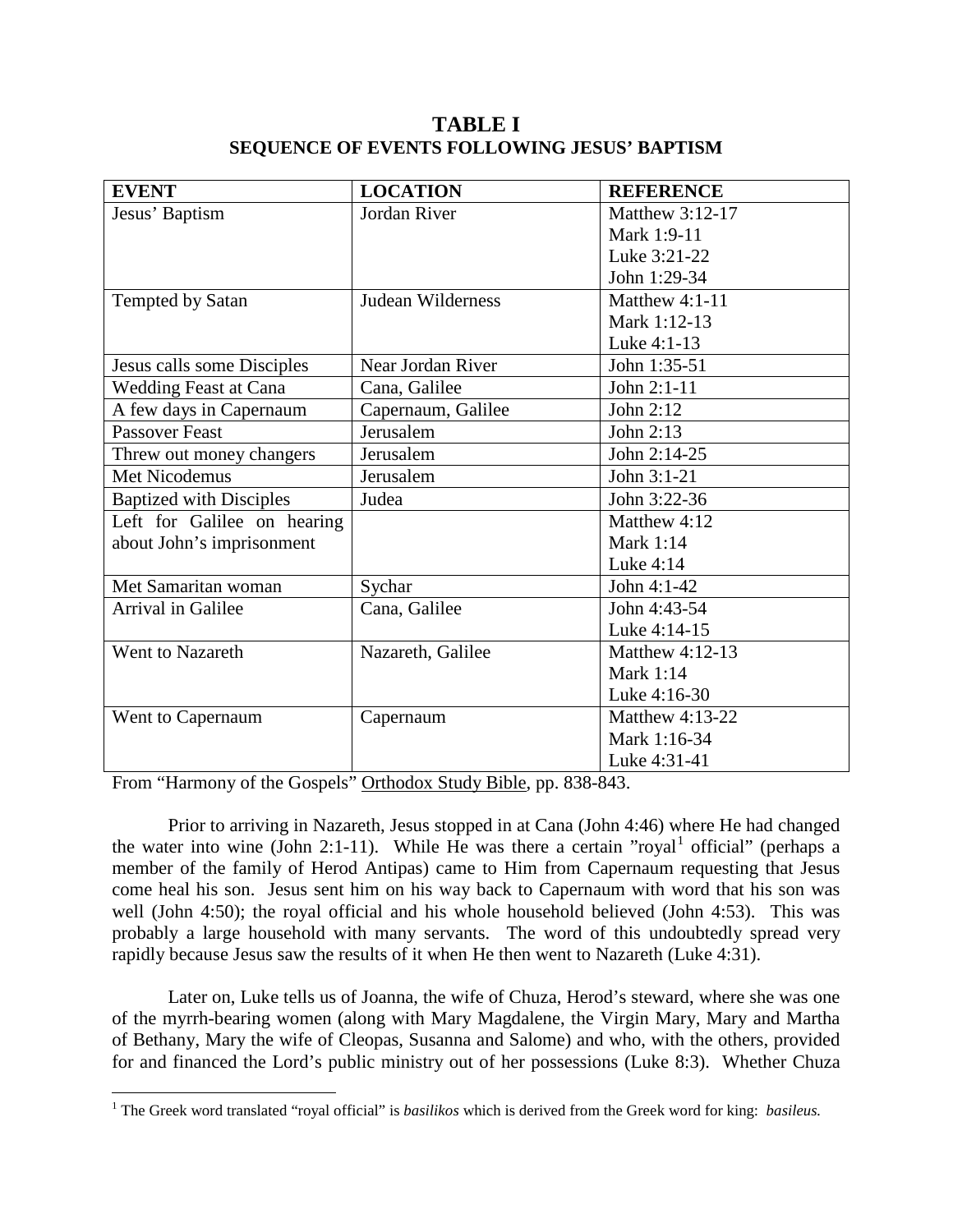was the "royal official" of Capernaum (John 4:46) who believed along with his whole household (John 4:53), or whether he was one of the servants in the household, we don't know.

#### **Gospel: Matthew 4:12-17, Mark 1:14-15, Luke 4:14-30**

The Gospel lesson begins with Jesus leaving Judah to go to Galilee when He heard that John the Baptist had been put in prison. John had been bound and imprisoned by Herod Antipas because John had criticized Herod for the incest of marrying his brother Philip's wife (Matthew 14:3-4). Herod wanted to put John to death but feared the multitude because they counted John as a prophet (Matthew 14:5). John languished in prison for over a year before Herodias, Herod's wife, persuaded him to bring her John's head on a platter at Herod's birthday party (Matthew 14:6-11). Jesus, as God, knew what was going on here and quietly withdrew to Galilee so as to avoid being caught up in politics. He knew His time had not yet come.

John Chrysostom comments on this as follows: "Why does He depart? Again instructing us not to go to meet temptation but to give place and withdraw ourselves...He retires to Capernaum; at once fulfilling the prophesy regarding Naphtali and Zebulun seeing a great light (Isaiah 9:1-2)...By plotting against His forerunner (i.e. John) and casting him into prison, they thrust out Christ into Galilee of the Gentiles" (Homily XIV on Matthew 4).

Figures 1 and 2, on pages 500 and 501, are maps of Galilee that show the boundaries of Naphtali and Zebulun in 1200 BC versus Galilee in 30 AD. As one can see, the Galilean cities of Cana, Nazareth and Capernaum are within the regions given to Naphtali and Zebulun after the conquest. However they were part of the Northern Kingdom that was led into captivity by Assyria in the 8th Century BC. Galilee of the 1st Century had a mixed Jewish-Gentile population and Galileans were considered second-class citizens by the Jews of Judea (Edersheim, Sketches of Jewish Social Life ,pp. 23-26, 30-33).

For example, the Pharisees ridiculed Nicodemus when he spoke in Jesus' defense: "Are you also from Galilee? Search and look for no prophet has arisen out of Galilee" (John 7:52). While the Pharisees were wrong that no prophet had come from Galilee, few prophets did. Jonah the son of Amittai was born in Gath-hepher, near Nazareth (2 Kings 14:25) and Nahum was also from Galilee according to Jerome (Unger, Bible Dictionary, p. 774).

The Gospel text, quoting Isaiah 9:1-2, refers to the Galileans as sitting in darkness (v.15) and sitting in the region and shadow of death (v.16). Could this be merely because few prophets had arisen from Galilee or is there something more sinister involved? To see what this darkness is, let us look at the reaction of three Galilean cities to the words and teaching of Christ.

On His return from Judea, Jesus went first to Cana, then to Nazareth, then to Capernaum (see Table I). His stay in Nazareth is covered in detail by Luke. He arrived in the Power of the Spirit (Luke 4:14), taught in their synagogues and was glorified by all (v.15). He even showed how the Scripture was fulfilled in His doing so (vv.16-21). But they also said, "Is this not Joseph's son?" and wanted Him to perform some miracles (vv.22-23) as He did at Capernaum. The miracles of Capernaum were done at a distance for the benefit of the royal official from Capernaum who sought Jesus out at Cana (John 4:46-54). Matthew comments later that, "He did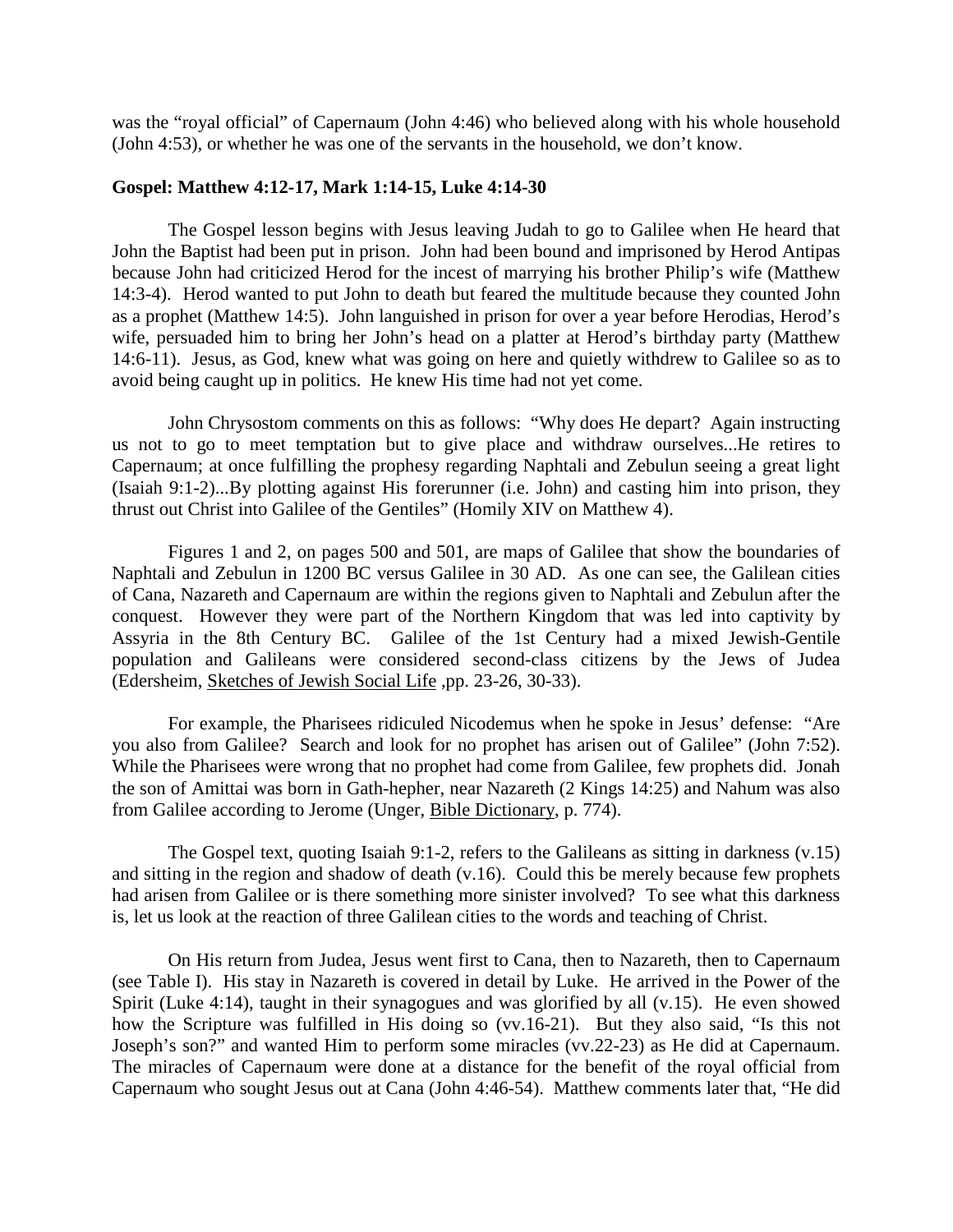not do many mighty works there (in Nazareth) because of their unbelief" (Matthew 13:58). And this unbelief is the darkness and the shadow of death that Isaiah prophesied about. The darkness was so strong that all those in the synagogue ran Jesus out of town and tried to throw Him off a cliff (Luke 4:28-30). This is some very serious darkness!

As a result, Jesus largely abandoned His hometown of Nazareth in favor of Capernaum (Matthew 4:13), where Capernaum was later called "His own city" (Matthew 9:1). And He was able to do many more mighty works in Capernaum (Luke 4:31-41, 5:17-26, 7:1-10) than in Nazareth. While the residents of Capernaum were amazed (Luke 4:36), glorified God and were filled with fear (Luke 5:26), they did not repent as Jesus' basic message called them to do (Matthew 4:17). He later stated that it would be more tolerable on Judgment Day for the people of Sodom than the people of Capernaum because of this. If similar miracles had been done in Sodom, Jesus said, the Sodomites would have repented and their city would have been spared (Matthew 11:23-24; compare Genesis 19:1-29). It sounds like the darkness in Capernaum was almost as bad as Nazareth. Similar for Chorazin and Bethsaida, which are close by to Capernaum.

Not all cities in Galilee were put into the category of Capernaum, Chorazin, Bethsaida and Nazareth by the Lord. Nain (about 6 miles SE of Nazareth), seems to have responded to Him quite well. After raising a widow's only son from the dead, "fear came upon all, and they glorified God, saying, 'A great prophet has risen up among us' and 'God has visited His people' "(Luke 7:11-16).

Thus in Galilee of the Gentiles (Matthew 4:15), the people who sat in darkness saw a great light (v.16). And their reaction to the light varied. Nazareth tried to kill Him (Luke 4:28- 30); Capernaum glorified God (Luke 5:26), but regarded His miracles as a circus attraction (John 4:48); Nain recognized God as visiting His people. There are similar reactions today by people who sit in darkness in cities all over the earth, including our own city. All that we as Christians can do is to be light as He is Light (Ephesians 5:8, 1 Thessalonians 5:5, 1 Peter 2:9, 2 Corinthians 4:6). This will expose darkness (Ephesians 5:13), and may very well generate a reaction from those who are blinded by the god of this age (2 Corinthians 4:4) similar to the reaction the Lord got when He made His Epiphany to His own.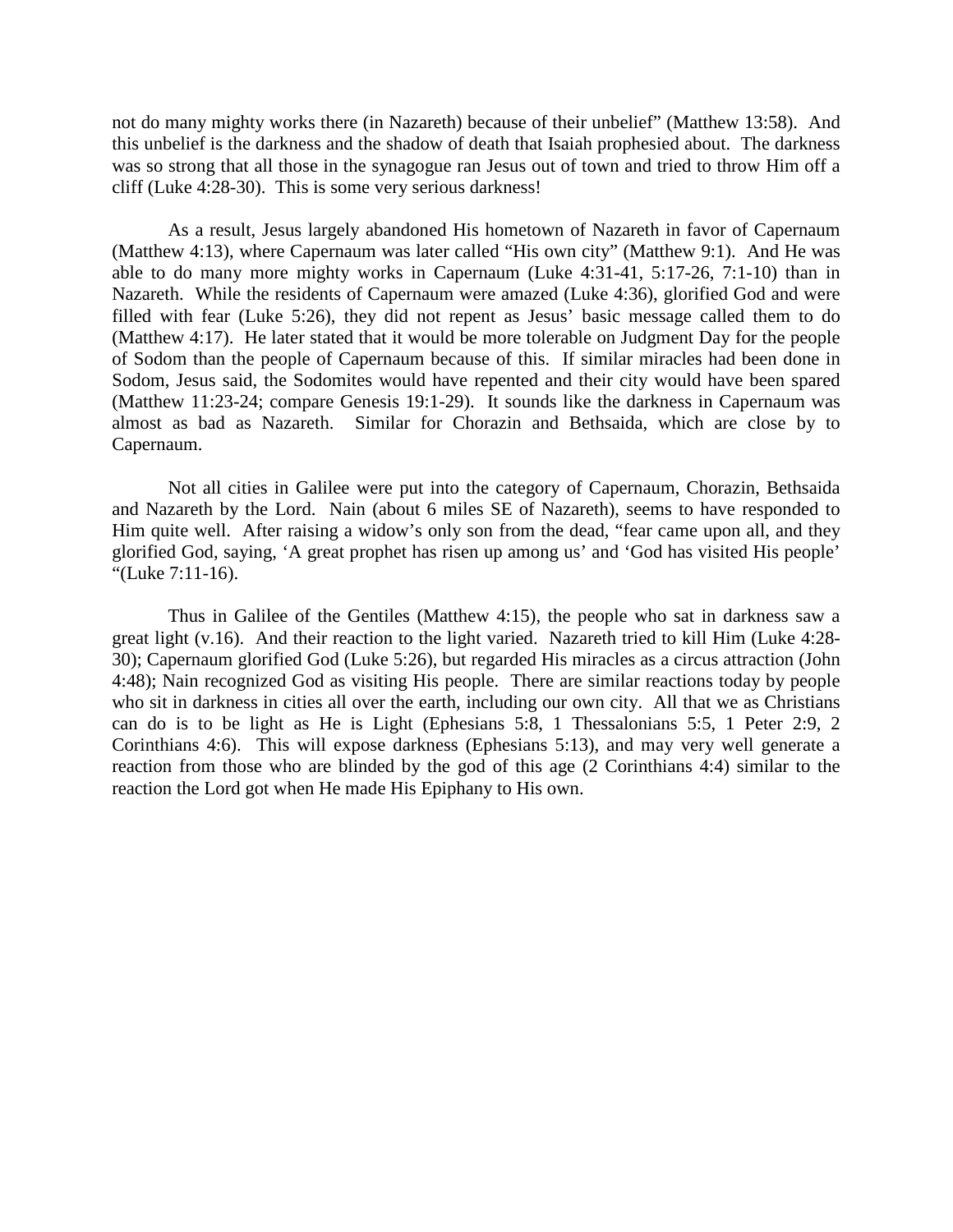## *Impact of Christ's Work*

**January 13, 2013 Revision C**

#### **Epistle: Ephesians 4:7-13**

While the Gospel lesson addresses the beginning of Christ's Epiphany to His own, the Epistle lesson fast-forwards to describe a summary of the impact of His work.

#### **Background to Ephesians**

Paul wrote his Epistle to the Ephesians from house-arrest in Rome in about 62 AD. He had first met with and reasoned with Jews in the synagogue there in about 52 AD on his Second Missionary Journey (Acts 18:19). Although Paul did not stay there long in 52 AD (Acts 18:20), he left Aquila (of the Seventy) and his wife Priscilla there and promised to return (Acts 18:18- 21). About 53 AD, Paul returned on his Third Missionary Journey and spent two years in Ephesus (Acts 19:8-10). At this time, the church took a separate direction distinct from the synagogue. Toward the end of his Third Missionary Journey in 57 AD, Paul had a very emotional farewell meeting (Acts 20:37-38) with the elders of the Church (Acts 20:17), knowing he may never return.

Ephesus had had a number of distinguished visitors over the years. The Apostle John and the Virgin Mary had gone there to escape the bloodbath of Herod (Agrippa) trying to please the Jews -- which resulted in the martyrdom of James the son of Zebedee and the imprisonment of Peter (Acts 12:1-4). That bloodbath began in 44 AD and ended with the death of Herod soon thereafter (Acts 12:2-23). Apollos (of the Seventy) also was in Ephesus in 53 AD and vigorously refuted the Jews showing from the Scriptures that Jesus was the Messiah (Acts 18:24- 28).

After the death of the Virgin Mary in the mid 50's AD, the Apostle John returned to Ephesus and worked with a number of Churches in that area: Ephesus, Smyrna, Pergamos, Thyatira, Sardis, Philadelphia and Laodicea (Revelation 2, 3). John may have been in the area when Paul wrote his Epistle.

Today's Epistle lesson speaks about the measure (or quantity) of Christ's gifts to men and how this was given after He made His Epiphany to the souls and spirits in hades. The context is Christ and the Church and our union with Christ.

#### **Union with Christ**

Paul had just encouraged the Ephesians to walk worthy of their calling (4:1) endeavoring to keep the unity of the Spirit in the bond of peace (4:3). He was referring to Christ and the Church as he did later (5:32) when he used the illustration of a husband and wife (5:22-33). Just as husband and wife become one flesh (5:28-31), so those in the Church are members of Christ's Copyright © Mark Kern 2002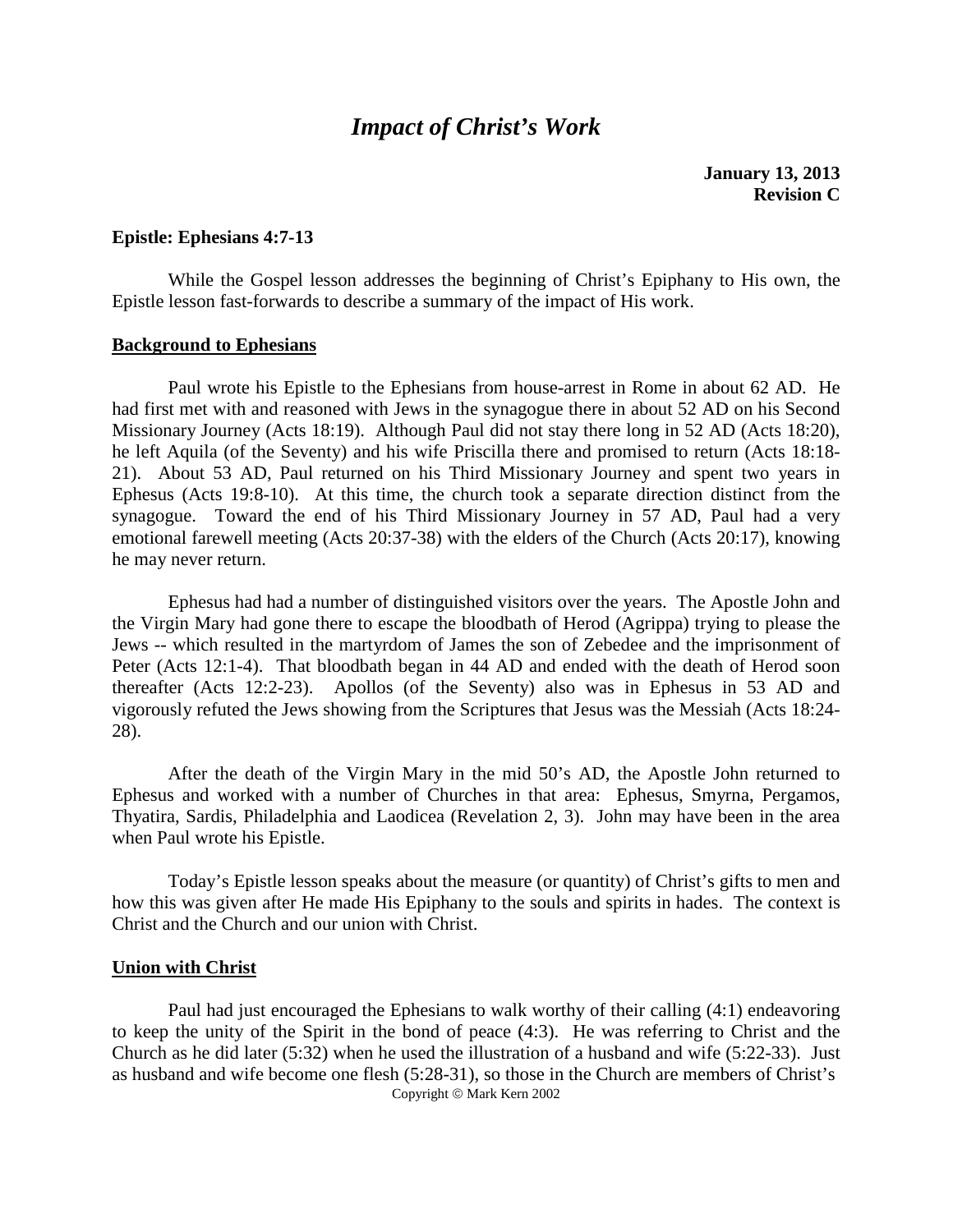body (5:30), where Christ is the head (5:23). The Apostle John, who was probably working in the Ephesus area as Paul wrote this Epistle, taught the same "Union with Christ" using the analogy of a vine and its branches (John 15:1-8). The branches may carry all the fruit, but the vine and the root provide support and nourishment; and the vine is all one plant. In terms of union with Christ, there is one body, one Spirit, one Lord, one Faith, one baptism and one God and Father of all (4:4-6). For more discussion on this, see the 25th Sunday after Pentecost.

#### **Christ's Descent into Hell**

As part of the Apostles' Creed (drafted by the Twelve shortly after Pentecost) is the statement of the Faith that Christ descended into hell after His crucifixion. This is referred to in our Epistle lesson (vv.9-10), where hades (Greek) and sheol (Hebrew) had been understood as the lower parts of the earth. Peter stated that the Gospel had been preached even to the dead (1 Peter 4:6) and that the Lord made proclamation to the spirits that had been in prison since the days of Noah due to disobedience (1 Peter 3:19:20, 2 Peter 2:4).

These spirits may be identified with the "sons of God" (Genesis 6:2) who created the Nephilim who were the "mighty men who were of old, men of renown" (Genesis 6:4). These caused the wickedness of man to be so great on the earth that the Lord felt it necessary to destroy the earth with water (Genesis 6:5-7, 2 Peter 3:6). Goliath of Gath was later referred to as a descendant of the Nephilim (Numbers 13:33, Joshua 11:22, 1 Samuel 17:4). Currently these spirits in prison are restrained (2 Thessalonians 2:7-8); but there will come a time when they will be released again (Revelation 9:1-11).]

In descending into hell, the Lord overthrew death by His death (Colossians 2:15). As God, He cannot die; as man, He died in our place. As God in hades, our Epistle text states that He led captive a host of captives (v.8). The Church has interpreted this to mean that the Old Testament saints (Adam, Eve, etc.) who had been held captive in hades awaiting the Lord's Epiphany were then released and taken to heaven by the Lord. For more discussion on this, see Holy Saturday.

Of the Lord's descent into hell, Chrysostom said, "He descended into the lower parts of the earth (v.9) beyond which there are none other; and He ascended up far above all things (v.10) to that place, beyond which there is none other. This is to show His divine energy and supreme dominion. For indeed even of old had all things been filled (Homily xi on Ephesians 4).

#### **The Measure of Christ's Gift**

Christ did not just lead captivity captive following His Epiphany in hades; He also gave gifts to men (v.8). This was part of the mystery the Lord revealed which for ages had been hidden in God (Ephesians 3:9). Something that's easy to overlook is that heaven and earth aren't the same anymore following the ascension. Among other things, Heaven now has a Man seated at the Right Hand of God (Hebrews 10:12); and those on earth in the Body of Christ sit together in the heavenly places in Christ Jesus (Ephesians 2:6). In revealing the mystery of the Body of Christ, the manifold Wisdom of God might be made known through the Church to the rulers and authorities in the heavenly places (Ephesians 3:10). This is a significant impact of His work.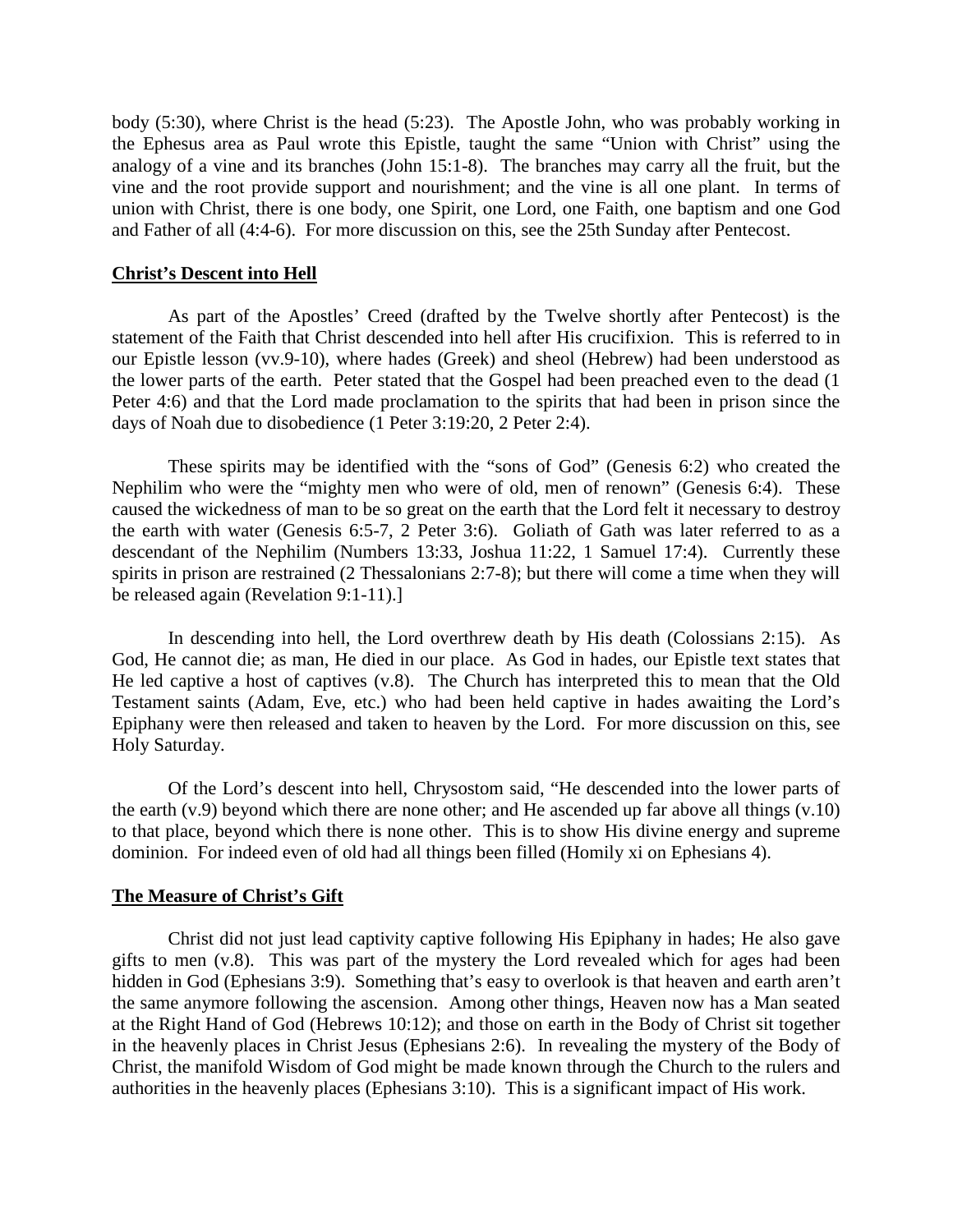In order to establish and promote this union, each one of us was given Grace according to the measure of Christ's gift to us (Ephesians 4:7). These gifts, such as apostles, prophets, evangelists, pastors, teachers, etc., are for the equipping of the saints for the work of (literally) deaconing and for the building up of the Body of Christ (vv.11-12, 16). These gifts have their purposes listed in the following verses:

- That we all come to the Unity of the Faith and knowledge of the Son of God (v.13).
- That we all come to a Perfect Man (v.13). This is the New Man referred to elsewhere (Ephesians 2:15, 4:24).
- That we all come to the measure of the stature of the fullness of Christ  $(v.13)$ .
- That the truth of this might be preserved in spite of deceitful attempts to undo it  $(v.14)$ .
- That the whole body might grow up in love with every part of the body doing its share, being joined and knit together with every joint supplying (vv.15-16).

This is the aim of the illustrations of the vine and the branches and the husband and wife: to give us a glimpse into some of the mysteries of God being worked out in our midst (Ephesians 1:9-10, 3:1-10).

John Chrysostom commented on this as follows:

...If then this or that man possesses any superiority in any spiritual gift, do not grieve at it, since his labor also is greater. He who had received five talents, had five required of him, whilst he who had received the two, brought only two, and yet received no less reward than the other. And therefore the Apostle here also encourages the hearer on the same ground, showing that gifts are bestowed not for the honor of one above another, but for the work of the Church, 'for the perfecting of the saints for the work of ministering to the building up of the body of Christ'. ....By this He shows that it is not of his own intrinsic merit that one has received more and another less, but that it is for the sake of others, as God Himself has measured it (Homily xi on Ephesians 4).

Thus the impact of the Lord's work was phenomenal. To the rulers of this world, it was totally unexpected. If they had known this would result, they wouldn't have crucified the Lord of Glory (1 Corinthians 2:8). The Old Testament Saints were raised from hades as a result of the Lord's work and have become a great cloud of witnesses (Hebrews 12:2). "Because God had provided something better for us so that apart from us they should not be made perfect" (Hebrews 11:40). The "something better" is the Body of Christ where we are actually joined to the resurrected Christ.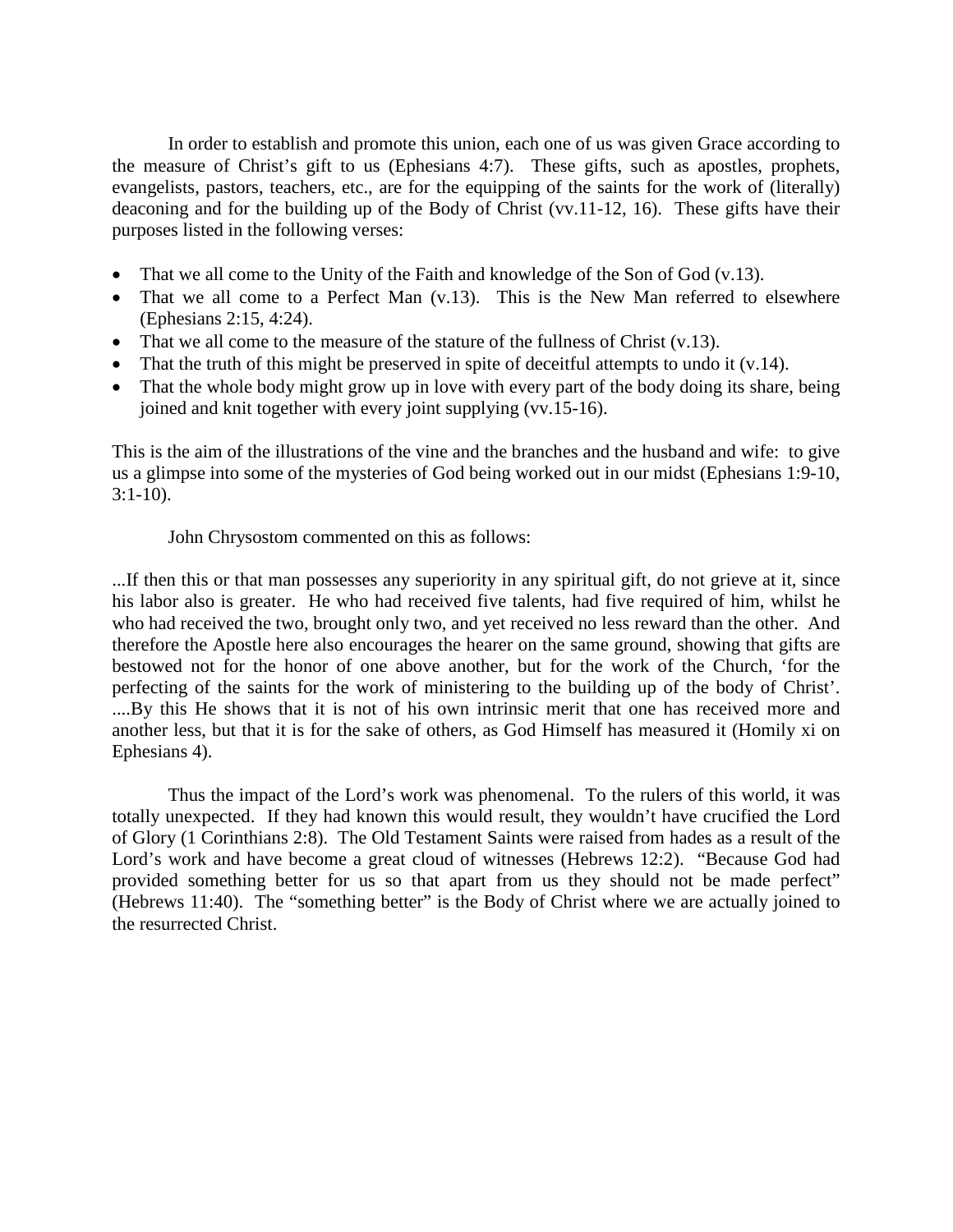

**Figure I Galilee at the Time of Joshua**